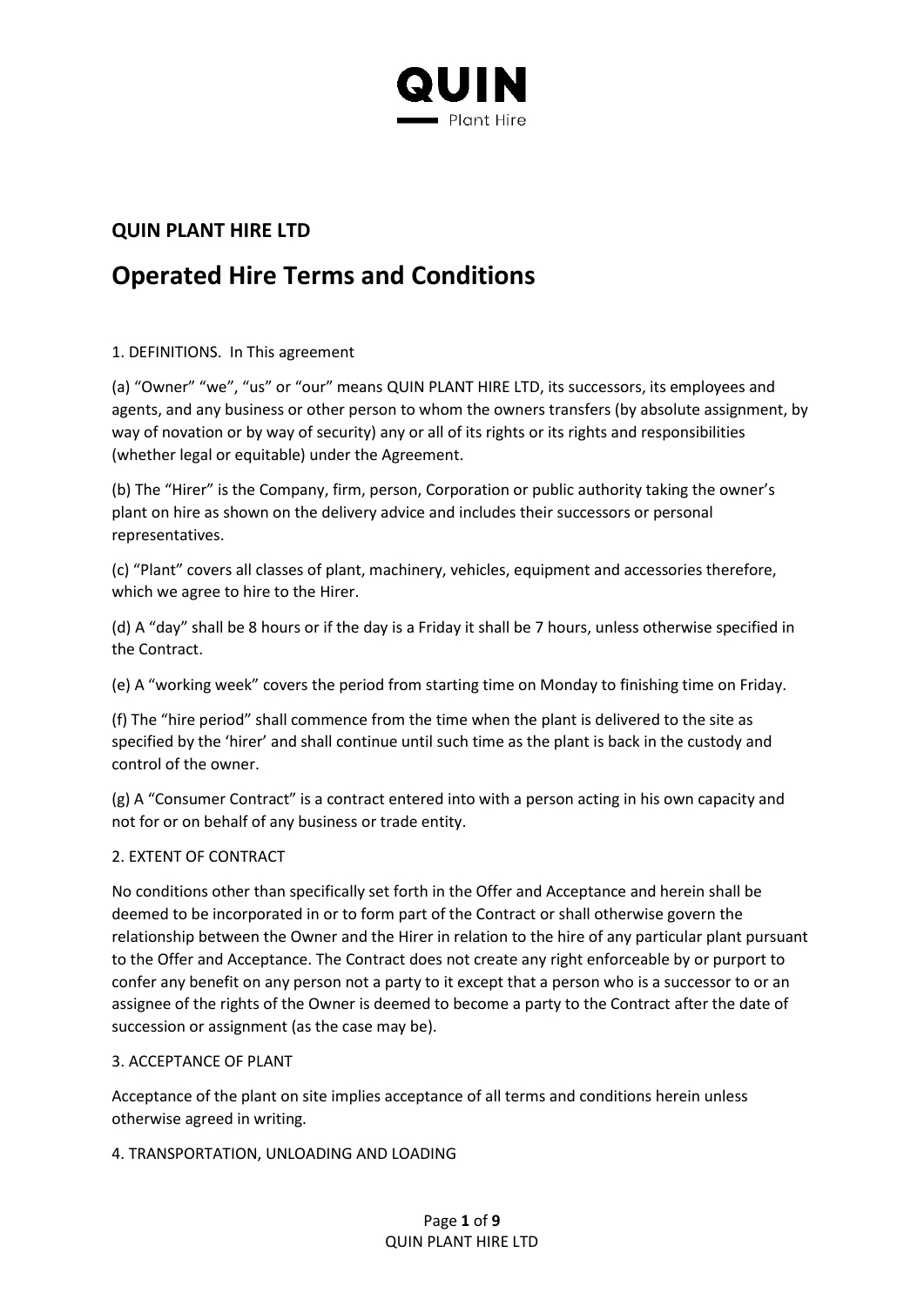We will deliver and collect the Plant and Equipment. We will provide this service at a reasonable cost, which we will confirm to you prior to the hire.

You acknowledge that the Plant and Equipment you have chosen to hire may cause superficial damage to the ground, particularly in wet weather (for example, ruts may be created or paving stones may be cracked). You further acknowledge that the Plant and Equipment may also cause damage to underground services such as drains and sewers. Our delivery driver will do his best to limit any such damage, but we cannot be held responsible for any damage of this sort. The Hirer is responsible for making good any damage caused to the site or adjoining land or property in obtaining access.

## 5. DELIVERY IN GOOD ORDER AND MAINTENANCE

We will ensure that the Plant and Equipment hired to you is in good working order and fit for the purpose for which the Plant and Equipment of that kind is normally used. The Hirer shall be responsible for its safe keeping. If such plant be continued at work or in use in an unsafe and unsatisfactory state or environment, the Hirer shall be solely responsible for any damage, loss or accidents whether directly or indirectly arising there from.

## 6. SERVICING AND INSPECTION

The Hirer shall at all reasonable times allow the Owner, his Agents or his Insurers to have access to the plant to inspect, test, adjust, repair or replace the same. So far as reasonably possible, such work will be carried out at times to suit the convenience of the Hirer.

#### 7. TIMBER MATS OR EQUIVALENT

If the ground (including any private access road or track) is soft or unsuitable for the plant to work on, travel, or be transported over without timbers or equivalents the Hirer shall supply and lay suitable timbers or equivalents in a suitable position for the plant to travel over, work on, or be transported over, including for the purpose of delivery and collection.

## 8. HANDLING OF PLANT

When a driver or operator or any person is supplied by the Owner with the plant, the Owner shall supply a person competent in operating the plant or for such purpose for which the person is supplied and such person shall be under the direction and control of the Hirer. Such drivers or operators or persons shall for all purposes in connection with their employment in the working of the plant be regarded as the servants or agents of the Hirer (but without prejudice to any of the provisions of Clause 13) who also shall be responsible for all claims arising in connection with the operation of the plant by the said drivers/operators/persons. The Hirer shall not allow any other person to operate such plant without the Owner's previous consent to be confirmed in writing.

## 9. BREAKDOWN, REPAIRS AND ADJUSTMENT

(a) Full allowance for the hire charges and for the reasonable cost of repairs that have been authorised by the Owner will be made to the Hirer for any stoppage due to breakdown of plant caused by the development of either an inherent fault or a fault not ascertainable by reasonable examination or fair wear and tear and for all stoppages for normal running repairs in accordance with the terms of the Contract.

(b) The Hirer shall not, except for the changing of any tyre and repair of punctures, repair the plant without the written authority of the Owner. The changing of any tyre and repair of punctures are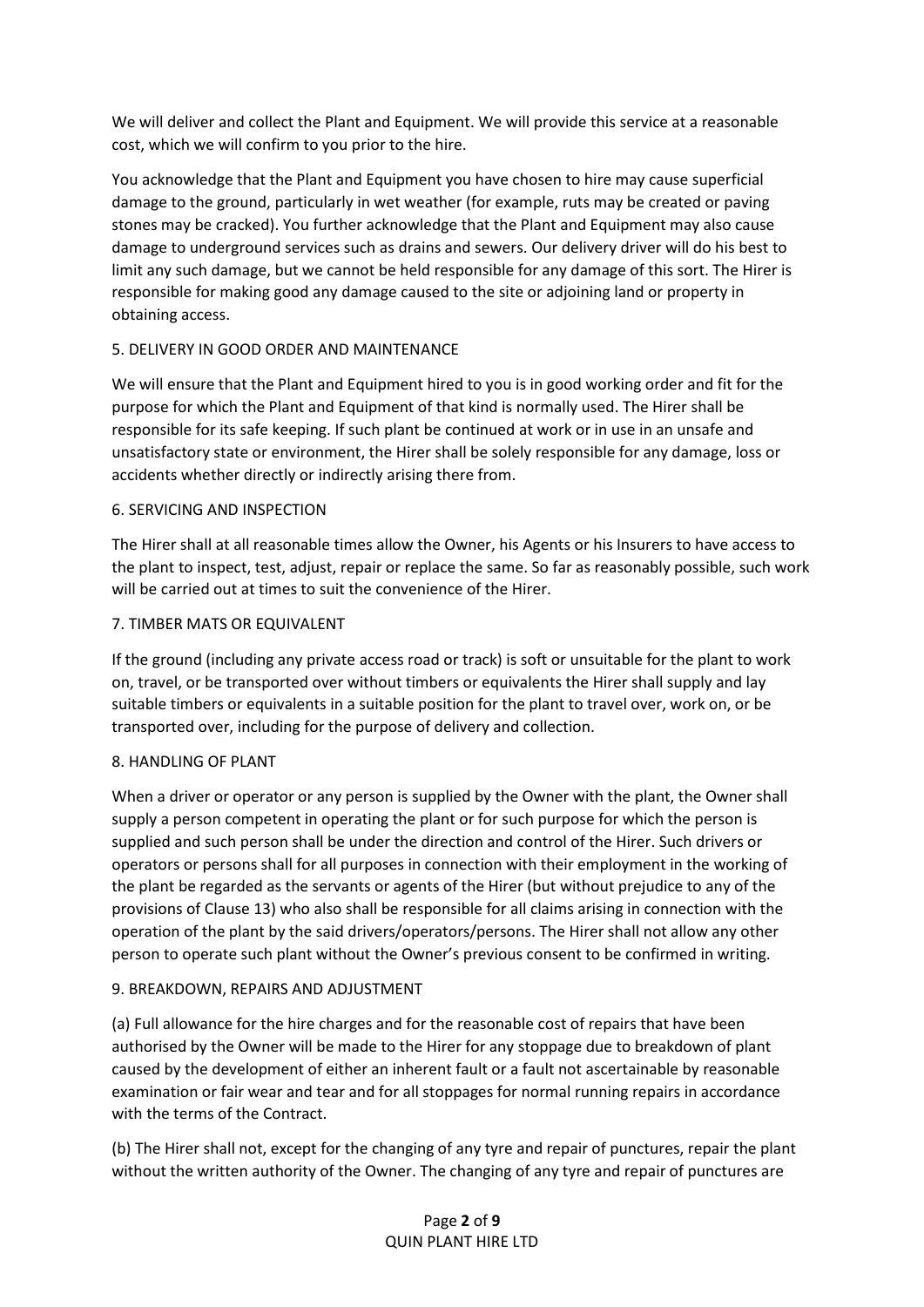however the responsibility of the Hirer who should arrange for them to be changed/repaired without awaiting authorisation from the Owner. The Hirer is responsible for all costs incurred in the changing or replacement of any tyre and the repair of any puncture.

(c) The Hirer shall be responsible for all expense involved arising from any breakdown and all loss or damage incurred by the Owner due to the Hirer's negligence, misdirection or misuse of the plant, whether by the Hirer or his servants. Subject to 'Owners' discretion all hire charges may continue to be applied.

(d) The Hirer is responsible for the cost of spares and/or repairs due to theft, loss or vandalism of the plant. The Owner will be responsible for the cost of repairs, inclusive of the cost of spares, to the plant involved in breakdown from all other causes.

#### 10. OTHER STOPPAGES

No claims will be admitted (other than those allowed for under "Breakdown", as herein provided), for stoppages through causes outside the Owner's control, including bad weather or ground conditions nor shall the Owner be responsible for the cost or expense of recovering any plant from soft ground.

## 11. LOSS OF OTHER PLANT DUE TO BREAKDOWN

Each item of plant specified in the Contract is hired as a separate unit and the breakdown or stoppage of one or more units or vehicles (whether the property of the Owner or otherwise) through any cause whatsoever, shall not entitle the Hirer to compensation or allowance for the loss of working time by any other unit or units of plant working in conjunction therewith, provided that where two or more items of plant are expressly hired together as a unit, such items shall be deemed a unit for the purpose of breakdown.

## 12. LIMITATION OF LIABILITY

Except for liability on the part of the Owner which is expressly provided for in the Contract (including these Clauses):

(a) The Owner shall have no liability or responsibility for any loss or damage of whatever nature due to or arising through any cause beyond his reasonable control;

(b) The Owner shall have no liability or responsibility, whether by way of indemnity or by reason of any breach of the Contract, breach of statutory duty or misrepresentation or by reason of the commission of any tort (including but not limited to negligence) in connection with the hire, for any of the Hirer's loss of profit, loss of use of the plant or any other asset or facility, loss of production or productivity, loss of contracts with any third party, liabilities of whatever nature to any third party, and/or any other financial or economic loss or indirect or consequential loss or damage of whatever nature; and

(c) Whenever the Contract (including these Clauses) provides that any allowance is to be made against hire charges, such allowance shall be the Hirer's sole and exclusive remedy in respect of the circumstances giving rise to the allowance, and such remedy shall be limited to the amount of hire charges which would otherwise be or become due if the allowance in question had not been made.

#### 13. HIRER'S RESPONSIBILITY FOR LOSS AND DAMAGE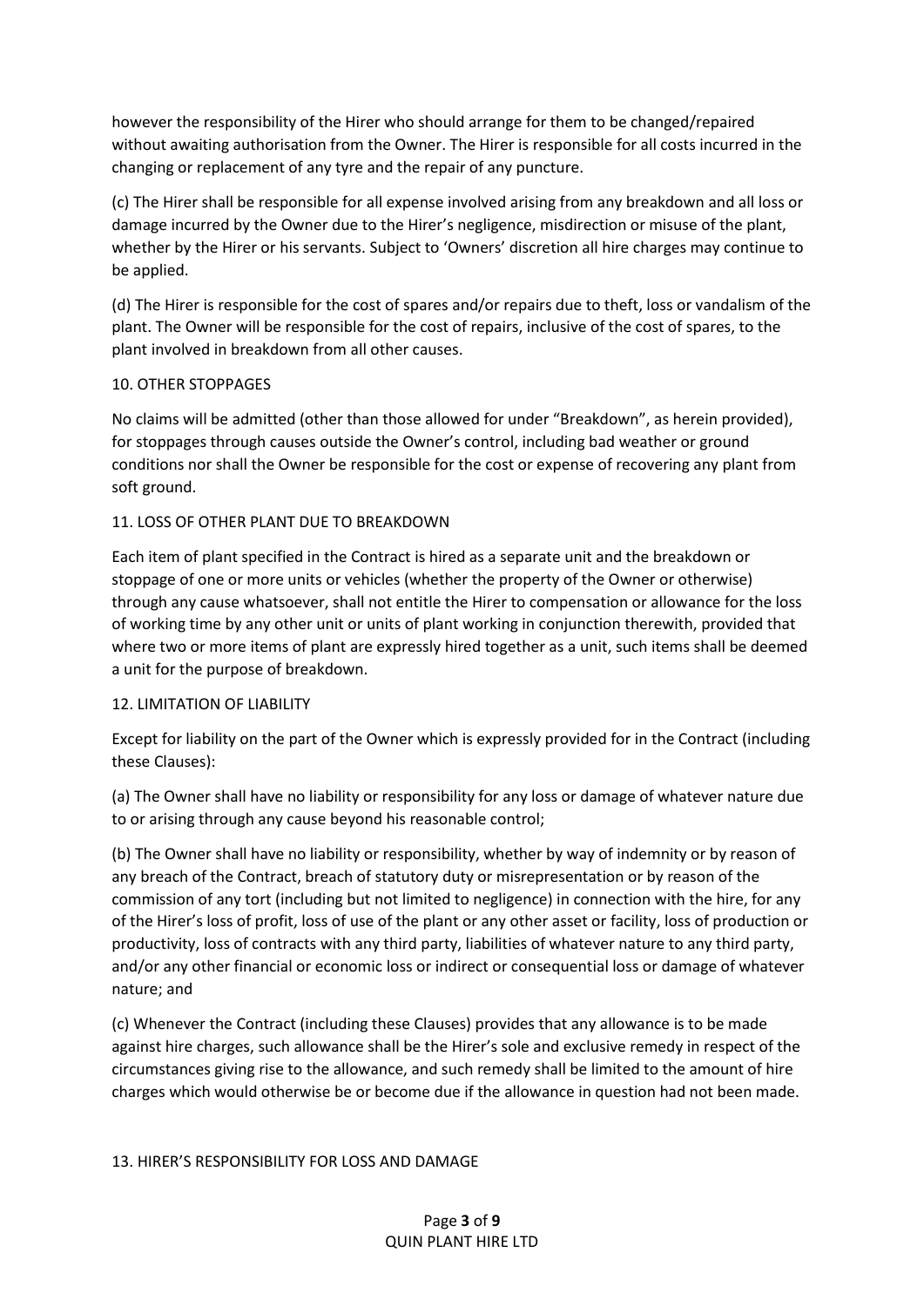(a) For the avoidance of doubt it is hereby declared and agreed that nothing in this Clause affects the operation of Clauses 4, 5, 8 and 9 of this Agreement.

(b) During the continuance of the hire period the Hirer shall subject to the provisions referred to in sub paragraph (a) make good to the Owner all loss of or damage to the plant from whatever cause the same may arise, fair wear and tear excepted, and except as provided in Clause 9 herein, and shall also fully and completely indemnify the Owner in respect of all claims by any person whatsoever for injury to person or property caused by or in connection with or arising out of the storage, transit, transport, unloading, loading or use of the plant during the continuance of the hire period, and in respect of all costs and charges in connection therewith whether arising under statute or common law.

(c) Notwithstanding the above the Hirer shall not be responsible for damage, loss or injury due to or arising:

(i) Prior to delivery of any plant to the site (or, where the site is not immediately adjacent to a highway maintainable at the public expense, prior to it leaving such highway) where the plant is in transit by transport of the Owner or as otherwise arranged by the Owner,

(ii) During the erection and/or dismantling of any plant where such plant requires to be completely erected/dismantled on site, always provided that such erection/dismantling is under the exclusive control of the Owner or his Agent,

(iii) After the plant has been removed from the site and is in transit on a highway maintainable at the public expense (or where the site is not immediately adjacent to a highway maintainable at the public expense after it has joined such highway) to the Owner by transport of the Owner or as otherwise arranged by the Owner,

(iv) Where plant is travelling to or from a site on a highway maintainable at the public expense (or, where the site is not immediately adjacent to a highway maintainable at the public expense, prior to its leaving or after its joining such highway) under its own power with a driver supplied by the Owner.

d) Damage to Services and neighbouring properties: Wherever possible, our Operator will carry out a CAT scan prior to the commencement of any dig. However, such a scan is NO GUARANTEE that all services will be detected. Our scanning cannot detect plastic pipes such as water, gas or underground drainage. It is the Hirer's responsibility to determine the location of all such services in the area to be excavated and to make our Operator aware of all such locations. Whilst every effort will be made to avoid damage to any services found, Quin Plant Hire LTD cannot be held responsible for any damage to services caused by the excavation process. Similarly, QUIN PLANT HIRE LTD cannot be held responsible for any damage caused to neighbouring properties as a result of excavations being carried out under the direction of the Hirer.

## 14. NOTICE OF ACCIDENTS

If the plant is involved in any accident resulting in injury to persons or damage to property, immediate notice must be given to the Owner by telephone and confirmed in writing to the Owner's office. In relation to any claim in respect of which the Hirer is not bound fully to indemnify the Owner, no admission, offer, promise of payment or indemnity shall be made by the Hirer without the Owner's consent in writing.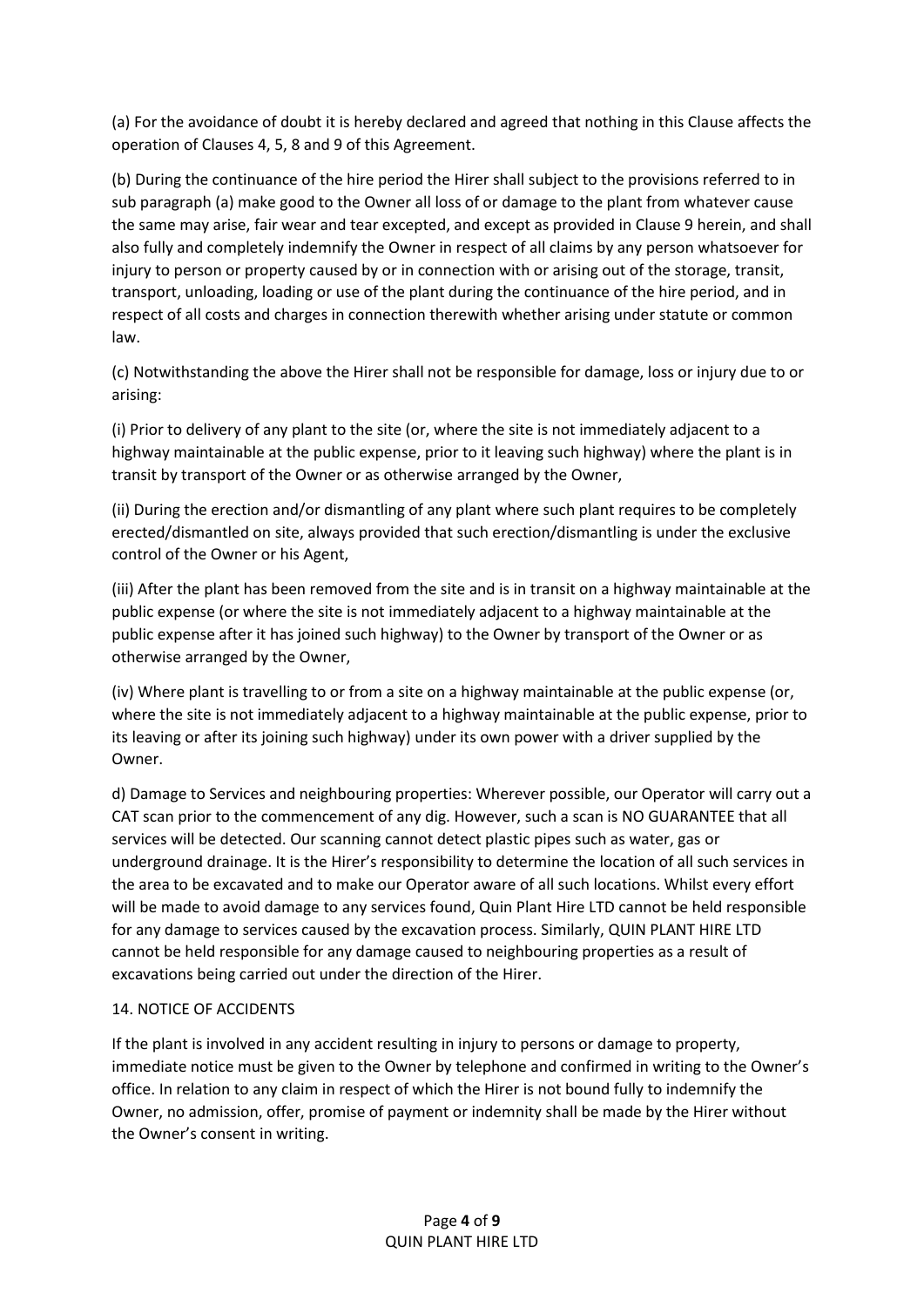#### 15. RE-HIRING ETC.

The plant or any part thereof shall not be re-hired, sub-let, or lent to any third party without the written permission of the Owner.

#### 16. CHANGE OF SITE

The plant shall not be moved from the site to which it was delivered or consigned without the written permission of the Owner.

#### 17. RETURN OF PLANT FOR REPAIRS

If during the hire period the Owner decides that urgent repairs to the plant are necessary he may arrange for such repairs to be carried out on site or at any location of his nomination. In that event the Owner shall be obliged to replace the plant with similar plant if available, the Owner (but without prejudice to any of the provisions of Clauses 9 and/or 13) paying all transport charges involved. In the event of the Owner being unable to replace the plant he shall be entitled to determine the Contract forthwith (but without prejudice to any of the provisions of Clauses 9 and/or 13) by giving written notice to the Hirer.

#### 18. BASIS OF CHARGING

(a) All hire charges will be based upon a MINIMUM of eight (8) hours when supplied with an Operator. Where Operators are supplied with the Plant, charges for the Operator will be made for the SAME period of time as the Plant itself, but may be subject to a charge for reasonable travelling time. The 'Rate of Hire' will be notified to the Hirer prior to the commencement of the hire period, wherever possible, in writing by us.

(b) Full allowance will be made for breakdown periods resulting from mechanical or electrical faults or absence of driver or operator supplied by the Owner except where breakdown is due to acts or omissions of third parties and/or the Hirer's misuse, misdirection or negligence, subject however to the provisions of Clause 8 of this Agreement.

#### 19. TRAVELLING TIME

All travelling time will be calculated from / to our base in TELFORD.

20. NOT USED

21. NOT USED

#### 22. "ALL-IN" RATES

Where "All-In" rates are charged by agreement the minimum period shall be as defined in the Contract and in accordance with the hire rates and terms contained therein.

#### 23. COMMENCEMENT AND TERMINATION OF HIRE

(a) Commencement of the hire period shall be from the time when the plant is delivered to the 'site' subject to any travelling time incurred.

(b) Termination of the hire period shall be when the item hired is received back in the custody and control of the owner at the owner's base. Hire charges may (at the discretion of the owner) be reduced upon early termination of hire. However, the Hirer's attention is drawn to Clause 13 of this Agreement in relation to the Responsibility for Loss and Damage. The responsibilities under Clause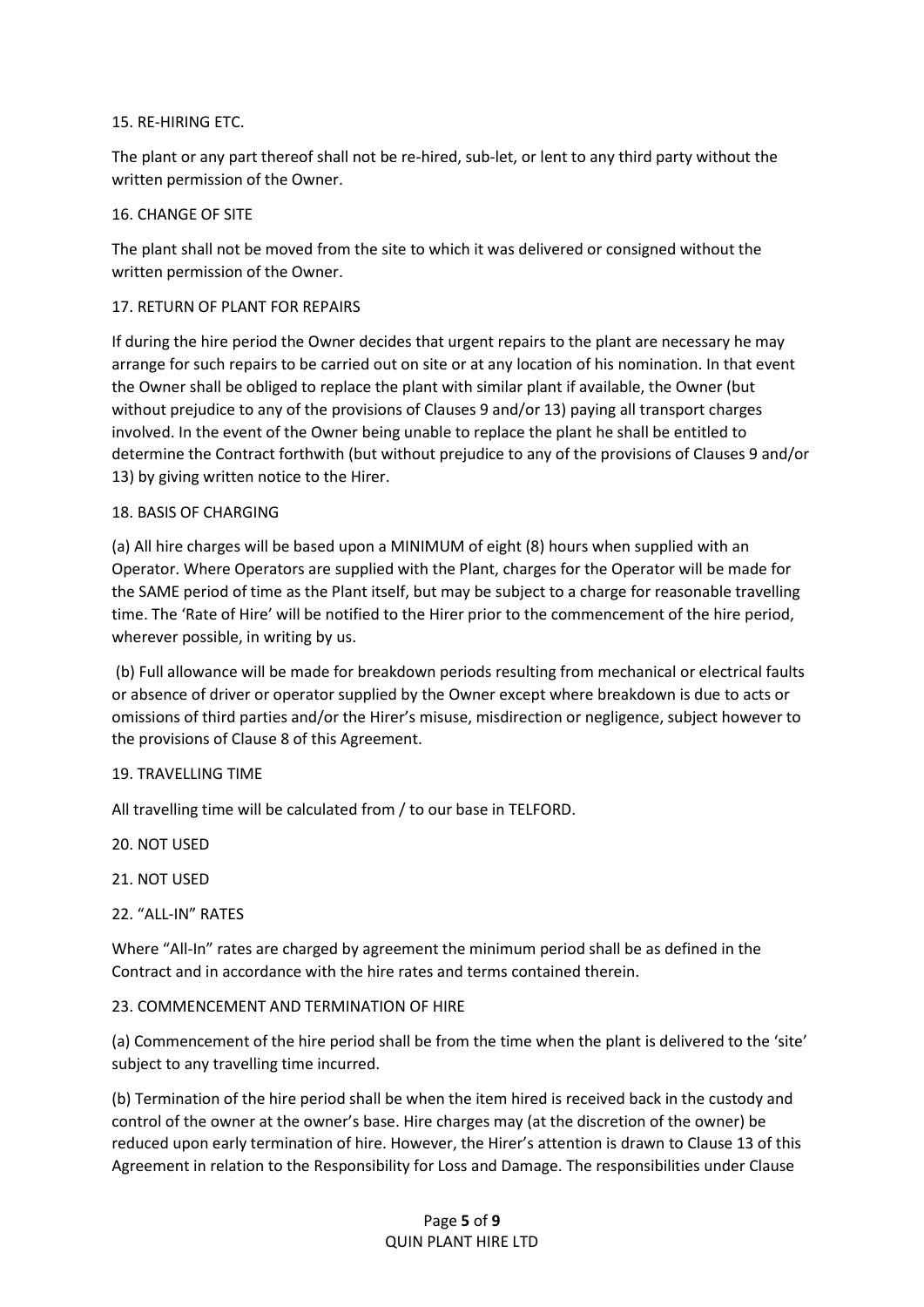13 will continue until the item hired is back in the custody and control of the owner at the owner's base.

## 24. NOTICE OF TERMINATION OF CONTRACT

Where the period of hire is indeterminate or having been defined becomes indeterminate the Contract shall be determinable by seven days' notice in writing given by either party to the other except in cases where the plant has been lost or damaged. Notwithstanding that the Owner may have agreed to accept less than 7 days' notice of termination, the Hirer's obligations under Clause 13 shall continue until the plant is returned to the Owner in accordance with Clause 31 or until the Owner has collected the plant within the 7 days following the acceptance of short notice. Oral notice given by the Hirer to the Owner's driver or operator shall not be deemed to constitute compliance with the provisions of this Clause.

25. NOT USED

26. NOT USED

27. NOT USED

28. FUEL, OIL AND GREASE

Fuel, oil and grease may, when supplied by the Owner, be charged at net cost or an agreed estimate of net cost, and when supplied by the Hirer, shall be of a grade or type specified by the Owner.

29. SHARPENING OF DRILLS/STEELS ETC.

The cost of re-sharpening shall be borne by the Hirer.

#### 30. OWNER'S NAME PLATES

The Hirer shall not remove, deface or cover up the Owner's name plate or mark on the plant indicating that it is his property.

#### 31. TRANSPORT

The Hirer shall pay the previously agreed cost of transport of the plant from the Owner's depot to the site and return on completion of the hire period.

#### 32. GOVERNMENT REGULATIONS

The Hirer will be responsible for compliance with relevant regulations issued by the Government or Local Authorities, including regulations under the Factories Acts, Health and Safety at Work Act etc and observance of the Road Traffic Acts should they apply.

#### 33. PROTECTION OF OWNER'S RIGHTS

(a) The Hirer shall not re-hire, sell, mortgage, charge, pledge, part with possession of or otherwise deal with the plant except as provided under Clause 15 and shall protect the same against distress, execution

or seizure and shall indemnify the Owner against all losses, damage, costs, charges and expenses arising as a direct result of any failure to observe and perform this condition except in the event of Government requisition.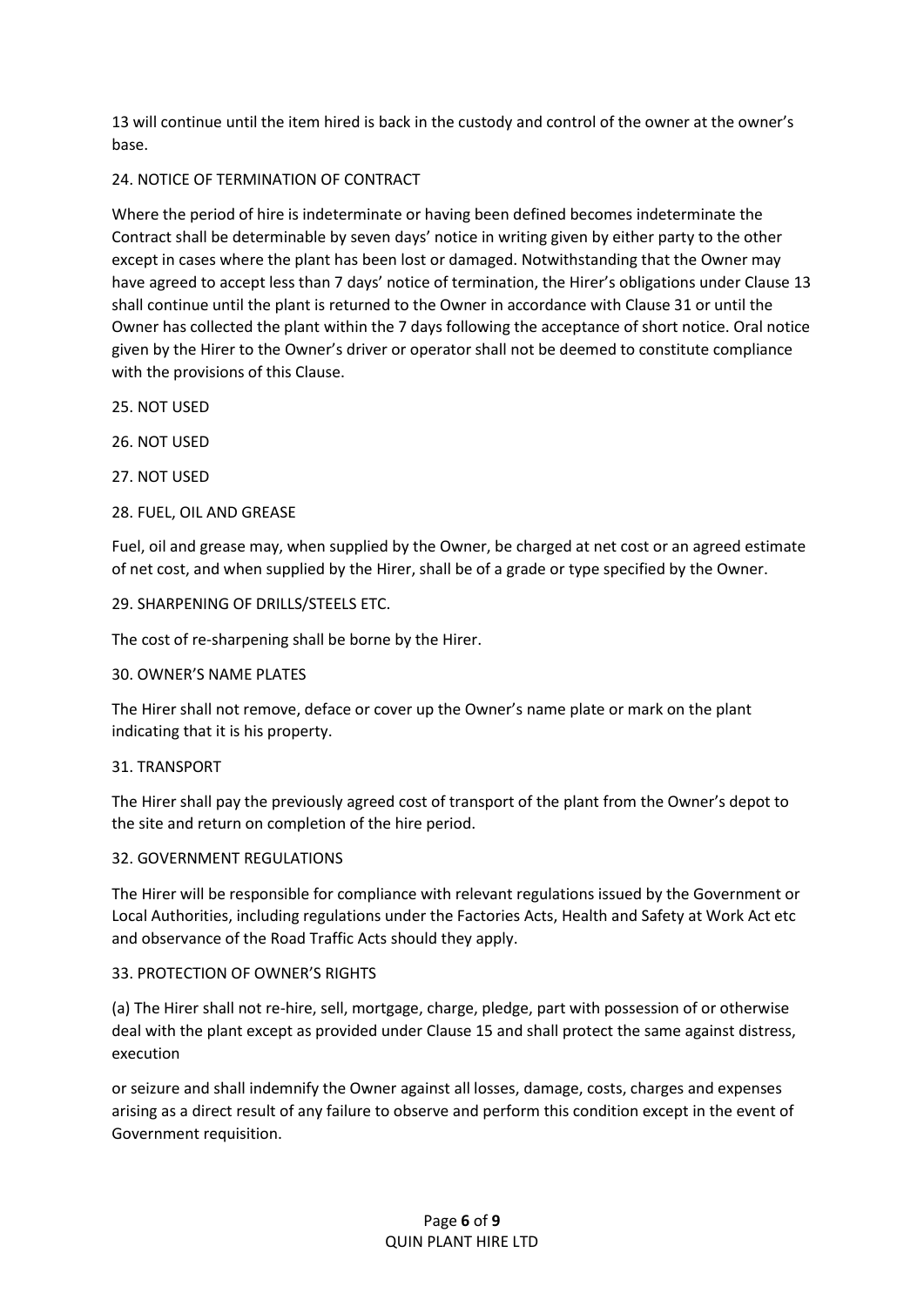(b) If the Hirer make default in punctual payment of any sum due to the Owner for hire of plant or other charges or shall fail to observe and perform the terms and conditions of this Contract, or if the Hirer shall

suffer any distress or execution to be levied against him or make or propose to make any arrangement with his creditors or becomes insolvent within the meaning of Section 113 of the Housing Grants, Construction and Regeneration Act 1996 or any amendment or re-enactment thereof for the time being in force; or shall do or cause to be done or permit or suffer any act or thing whereby the Owner's rights in the plant may be prejudiced or put into jeopardy, this Contract may forthwith be determined by notice from the Owner to the Hirer (notwithstanding that the Owner may have waived some previous default or matter of the same or a like nature). The Contract shall thereupon be deemed determined by reason of the Hirer's breach and it shall be lawful for the Owner to retake possession of the said plant and for that purpose enter into or upon any premises where the same may be and the determination of the hiring under this Condition shall not affect the right of the Owner to recover from the Hirer any monies due to the Owner under the Contract or any of the Owner's rights and remedies. In particular, without limitation, the Owner shall be entitled to claim the hire charges outstanding as at the date of determination of the hire under this clause, return transport charges under clause 31, and damages for the Hirer's actual or deemed breach of the Contract under this Clause.

#### 34. CHANGES IN NORMAL WORKING WEEK

The foregoing provisions have been framed upon the basis of the Hirer working a 5-day week of 39 hours; it is hereby agreed that in the event of:

(a) There being any change in the normal weekly hours in the industry in which the Hirer is engaged or,

(b) The Contract being made with reference to a 5 day week of other than 39 hours. Clauses 1(d) and (e) and 20 (in regard to breakdown allowance) shall be deemed to be modified conformably and in the event of an alteration in the normal weekly working hours in the said industry the "Hire Rates and Terms" of plant hired for a minimum weekly or daily period shall be varied pro rata.

#### 35. PAYMENT

- a) The Hire Charges will be charged and based on the length of time for which you require the Plant and Equipment and the Operator. If you agreed to take the Plant and Equipment for a minimum or a fixed period, you must pay the Hire Charges applicable for the whole of the minimum or the fixed period.
- b) You do not continue to pay Hire Charges during stoppages which we could have avoided (such as breakdowns in the Plant and Equipment).
- c) Stoppages which are not due to a fault on our part, or on the part of our operator, will be charged for. (E.g. stoppages caused by inclement weather, unforeseen problems with the Site or access, punctures or usual running maintenance such as re-fuelling or refitting accessories).
- d) You can ask our Operator to stop work at any time. If you do so, you will be responsible for the Hire Charges up to the point at which your request is made including the daily rate for the day on which work ceases, or the agreed minimum or fixed period.

#### Page **7** of **9** QUIN PLANT HIRE LTD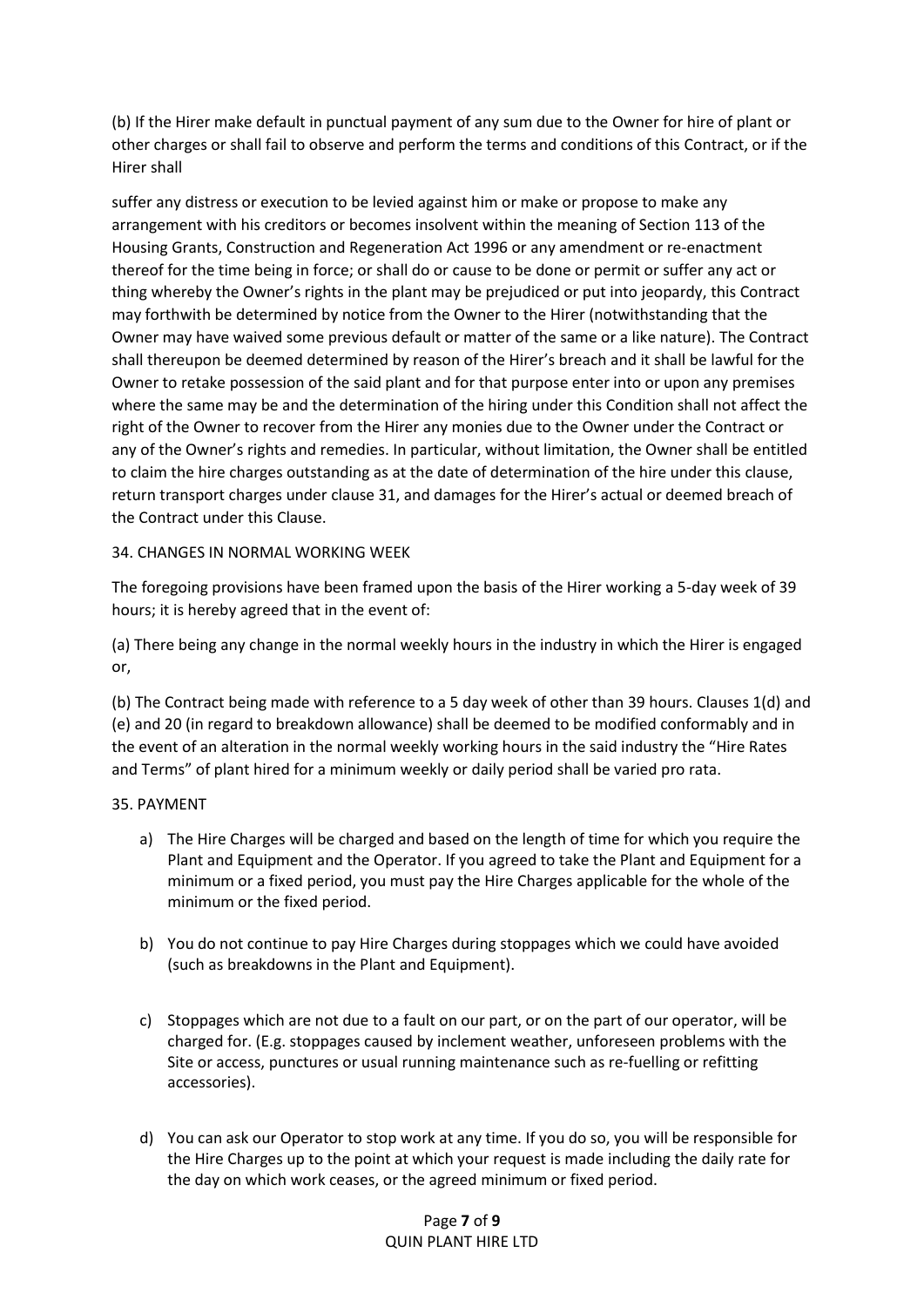- e) We may ask you for payment of all or part of the Hire Charges in advance. If you give us more than 72 hours' notice that you wish to cancel the hire then we will repay the whole of any such advance payment. If you give us less than 72 hours' notice that you wish to cancel the hire, then we will repay 50% of the advance payment (unless we are able to re-hire the Plant and Equipment in which case we will repay the whole of the advance payments). We will repay the whole of the advance payment if hire of the Plant and Equipment does not proceed due to a fault on our part.
- f) During the period of hire, from time to time, you will be asked to sign a time sheet confirming that it is an accurate record of the Operator's chargeable hours. You should check the time sheet carefully and only sign it if you agree with the information set out.
- g) Hire charges are due at the beginning and/or at the end of the hire. We will let you know when you must pay the Hire Charges at the time you hire the Plant and Equipment.
- h) You will pay the Hire Charges in full and upon the due dates, and time of payment is of the essence.
- i) Payment is due immediately upon completion of the hire period.
- j) Interim payments may be charged in cases of prolonged periods.
- k) Where a credit account has been agreed, payment MUST BE MADE WITHIN 14 days of date of invoice.
- l) QUIN PLANT HIRE LTD reserves the right to charge interest on all overdue accounts at the statutory rate of 8.5% stipulated by the Late Payment of Commercial Debts Regulations 2013 and also charge an Administration Charge of £50.00 per additional invoice raised to recover all costs incurred in collection of such monies. If debt still remains unpaid then Court proceedings will be commenced if necessary.
- m) All payments shall be made without any deduction whether by way of set off, counterclaim, discount, abatement or otherwise unless the Hirer has a valid Court order requiring an amount equal to such deduction to be paid by QUIN PLANT HIRE LTD to the Hirer.
- n) The Hirer shall reimburse on demand any charges incurred by QUIN PLANT HIRE LTD for any cheque issued by the Hirer which is returned by a bank for any reason, in addition to any administrative fee TJH may impose for dealing with same.

#### 36. DISPUTE RESOLUTION

(a) If the original site is in England or Wales, the proper law of the Contract shall be English law.